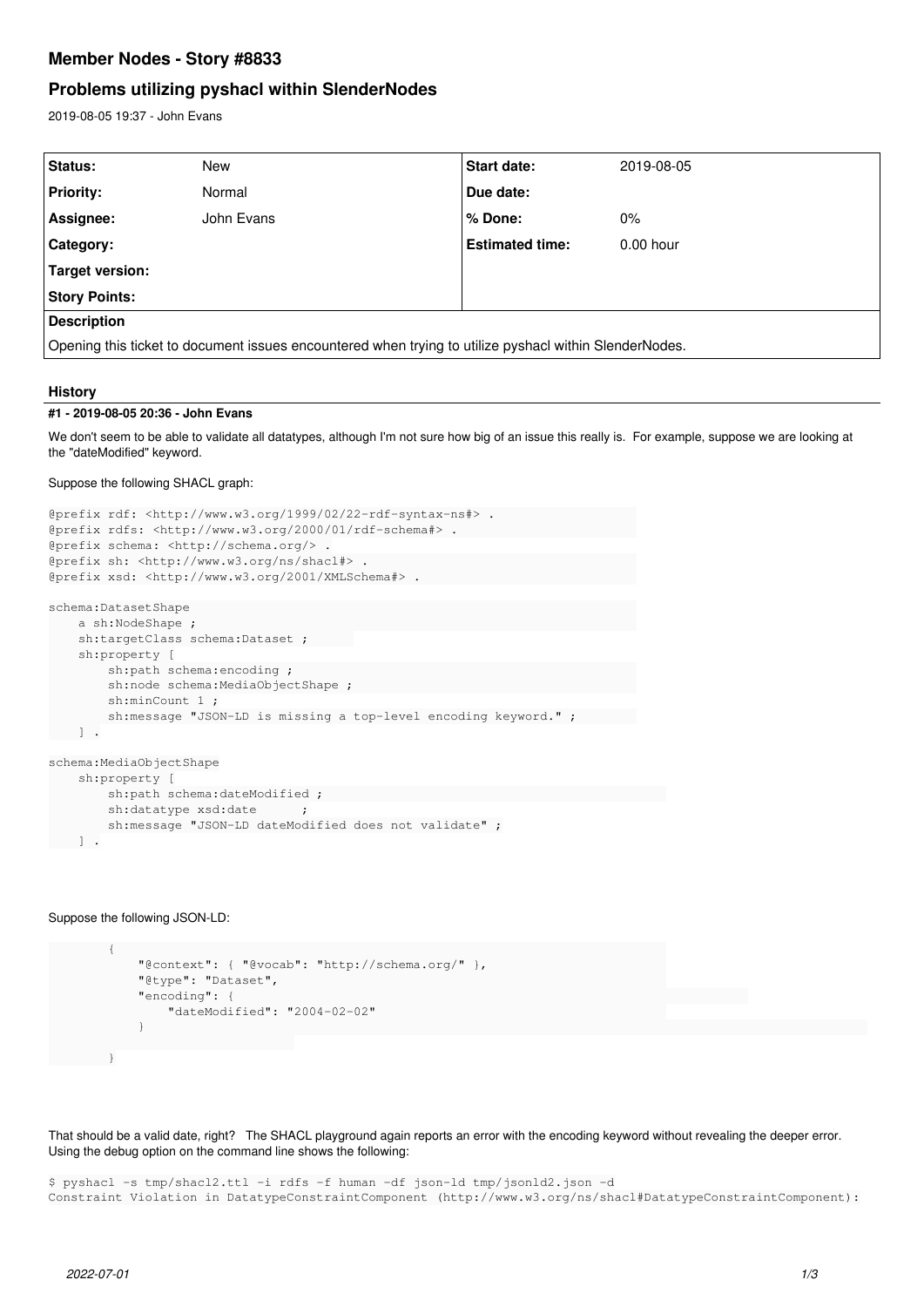```
    Severity: sh:Violation
        Source Shape: [ sh:datatype xsd:date ; sh:message Literal("JSON-LD dateModified does not validate") ; sh:p
ath schema:dateModified ]
        Focus Node: [ ]
        Value Node: Literal("2004-02-02")
        Result Path: schema:dateModified
       Message: JSON-LD dateModified does not validate
Constraint Violation in NodeConstraintComponent (http://www.w3.org/ns/shacl#NodeConstraintComponent):
        Severity: sh:Violation
        Source Shape: [ sh:message Literal("JSON-LD is missing a top-level encoding keyword.") ; sh:minCount Liter
al("1", datatype=xsd:integer) ; sh:node schema:MediaObjectShape ; sh:path schema:encoding ]
        Focus Node: [ ]
        Value Node: [ ]
        Result Path: schema:encoding
```

```
    Message: JSON-LD is missing a top-level encoding keyword.
```
I honestly do not understand the issue here. An alternative approach might be to use regular expression validation, but that doesn't seem like a great approach.

### **#2 - 2019-08-09 17:05 - John Evans**

The point of failure here seems to be in the pyshacl.constraints.core.value\_constraints module, DatatypeConstraintsComponent class, evaluate method.

The "datatype" and "lang" attributes for the value node, an rdflib.term.Literal('2004-02-02'), are both None, and the "datatype rule" being invoked is for "rdflib.term.Literal('2004-02-02')", but it is checked against "rdflib.term.URIRef('[http://www.w3.org/2001/XMLSchema#string'\)"](http://www.w3.org/2001/XMLSchema#string), so no check is actually invoked, and the default result of False is returned.

#### **#3 - 2019-08-09 18:20 - John Evans**

We can attempt to get around this by invoking a sh:pattern (i.e. regular expression) check instead. The shacl graph here is as follows:

```
@prefix ex: <http://www.w3.org/example#> .                   
@prefix rdf: <http://www.w3.org/1999/02/22-rdf-syntax-ns#> .                   
@prefix rdfs: <http://www.w3.org/2000/01/rdf-schema#> .                        
@prefix schema: <http://schema.org/> .
@prefix sh: <http://www.w3.org/ns/shacl#> .                                    
@prefix xsd: <http://www.w3.org/2001/XMLSchema#> .                             
@prefix d1: <http://ns.dataone.org/schema/2019/08/SO/Dataset#> .
d1:DatasetShape
        # Specifies required properties of a Dataset instance which 
         # is used to describe a dataset and how it can be accessed.
```

```
    a sh:NodeShape ;
```